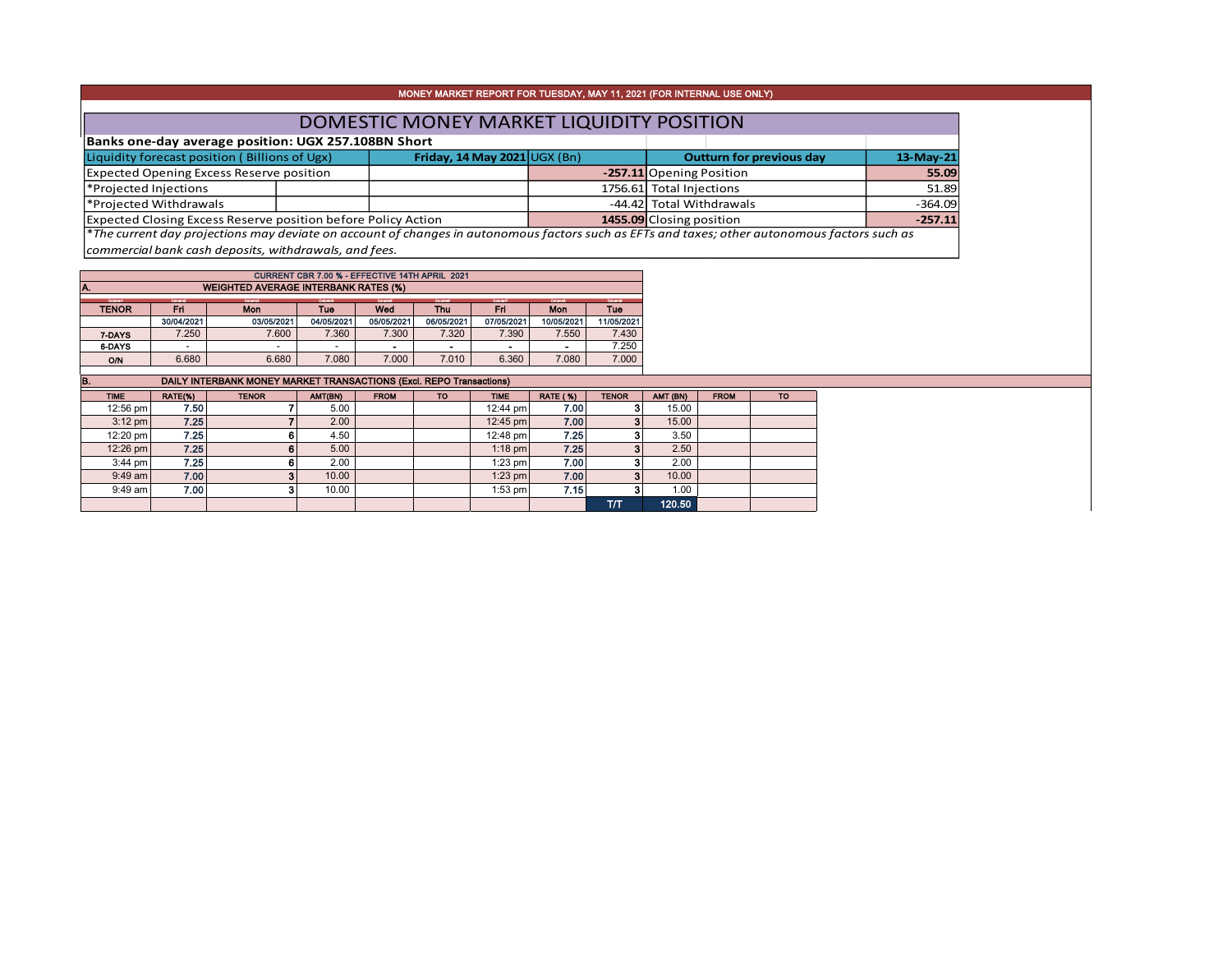



| ID.<br><b>MONETARY POLICY OPERATIONS MATURITIES PROFILE: (14 MAY 2021 - 10 JUNE 2021)</b> |            |             |                |                          |                          |              |  |  |  |  |  |  |
|-------------------------------------------------------------------------------------------|------------|-------------|----------------|--------------------------|--------------------------|--------------|--|--|--|--|--|--|
| <b>DATE</b>                                                                               | <b>FRI</b> | <b>THUR</b> | <b>THUR</b>    | <b>FRI</b>               | <b>THUR</b>              | <b>TOTAL</b> |  |  |  |  |  |  |
|                                                                                           | 14-May-21  | 20-May-21   | 27-May-21      | 04-Jun-21                | 10-Jun-21                |              |  |  |  |  |  |  |
| <b>REPO</b>                                                                               | 1.309.78   |             | $\overline{a}$ | $\overline{\phantom{a}}$ | $\overline{\phantom{a}}$ | 1.309.78     |  |  |  |  |  |  |
| <b>REV REPO</b>                                                                           | ۰          | -           | $\overline{a}$ | $\overline{\phantom{a}}$ | ۰                        | ۰            |  |  |  |  |  |  |
| <b>DEPO AUCT</b>                                                                          | 25.10      | 58.40       | 96.10          | 137.30                   | 29.10                    | 346.00       |  |  |  |  |  |  |
| <b>TOTALS</b>                                                                             | 1.334.88   | 58.40       | 96.10          | 137.30                   | 29.10                    | 1.655.78     |  |  |  |  |  |  |

Total O/S Deposit Auction balances held by BOU up to 01 JULY 2021: UGX 1,016 BN Total O/S Repo, Reverse Repo & Deposit Auction balances held by BOU: UGX 2,325 BN

|                 | (EI) STOCK OF TREASURY SECURITIES                                                                                                                                                                                                                                                                                                                                                                                                                                                                                                               |                                            |                  |                 | <b>Eii</b><br><b>MONETARY POLICY MARKET OPERATIONS</b> |                                                |               |            |              |                         |  |  |  |  |  |
|-----------------|-------------------------------------------------------------------------------------------------------------------------------------------------------------------------------------------------------------------------------------------------------------------------------------------------------------------------------------------------------------------------------------------------------------------------------------------------------------------------------------------------------------------------------------------------|--------------------------------------------|------------------|-----------------|--------------------------------------------------------|------------------------------------------------|---------------|------------|--------------|-------------------------|--|--|--|--|--|
|                 |                                                                                                                                                                                                                                                                                                                                                                                                                                                                                                                                                 | <b>LAST TBIILS ISSUE DATE: 06-MAY-2021</b> |                  |                 |                                                        | (VERTICAL REPOS, REV-REPOS & DEPOSIT AUCTIONS) |               |            |              |                         |  |  |  |  |  |
|                 | On-the-run O/S T-BILL STOCKs (Bns-UGX)                                                                                                                                                                                                                                                                                                                                                                                                                                                                                                          |                                            | 6.017.36         | 14/05/2021      | OMO                                                    | <b>ISSUE DATE</b>                              | <b>AMOUNT</b> | <b>WAR</b> | <b>RANGE</b> | <b>TENOR</b>            |  |  |  |  |  |
|                 | On-the-run O/S T-BONDSTOCKs(Bns-UGX)                                                                                                                                                                                                                                                                                                                                                                                                                                                                                                            |                                            | 19.033.56        | 14/05/2021 REPO |                                                        | $06$ -Apr $-$                                  | 324.50        | 7.000      |              | $\overline{\mathbf{c}}$ |  |  |  |  |  |
|                 | <b>TOTAL TBILL &amp; TBOND STOCK- UGX</b>                                                                                                                                                                                                                                                                                                                                                                                                                                                                                                       |                                            | 25.050.93        |                 | <b>DAUT</b>                                            | 08-Apr -                                       | 19.89         | 7.318      |              | 28                      |  |  |  |  |  |
| O/S=Outstanding |                                                                                                                                                                                                                                                                                                                                                                                                                                                                                                                                                 |                                            |                  |                 | DAUT                                                   | $08$ -Apr                                      | 95.89         | 7.428      |              | 57                      |  |  |  |  |  |
| <b>MATURITY</b> | <b>TOTAL STOCK YTM (%)</b>                                                                                                                                                                                                                                                                                                                                                                                                                                                                                                                      |                                            | <b>CHANGE IN</b> |                 | <b>REPO</b>                                            | 08-Apr -                                       | 923.00        | 7.000      |              | $\overline{7}$          |  |  |  |  |  |
|                 | (BN UGX)                                                                                                                                                                                                                                                                                                                                                                                                                                                                                                                                        | <b>AT CUT OFF*</b>                         | YTM (+/-)        |                 | <b>REPO</b>                                            |                                                | 115.00        | 7.000      |              | 6                       |  |  |  |  |  |
| 191             | 83.91                                                                                                                                                                                                                                                                                                                                                                                                                                                                                                                                           | 6.920                                      | $-0.091$         |                 | <b>REPO</b>                                            |                                                | 238.00        | 7.000      |              | 3                       |  |  |  |  |  |
| 182             | 421.82                                                                                                                                                                                                                                                                                                                                                                                                                                                                                                                                          | 9.749                                      | $-0.201$         |                 | <b>REPO</b>                                            |                                                | 45.00         | 7.000      |              | $\mathbf{1}$            |  |  |  |  |  |
| 364             | 5,511.63                                                                                                                                                                                                                                                                                                                                                                                                                                                                                                                                        | 11.400                                     | $-0.328$         |                 | <b>DAUT</b>                                            |                                                | 12.93         | 7.402      |              | 28                      |  |  |  |  |  |
| 2YR             |                                                                                                                                                                                                                                                                                                                                                                                                                                                                                                                                                 | 13.000                                     | $-0.550$         |                 | <b>DAUT</b>                                            |                                                | 28.77         | 7.516      |              | 56                      |  |  |  |  |  |
| 3YR             |                                                                                                                                                                                                                                                                                                                                                                                                                                                                                                                                                 | 13.977                                     | $-1.973$         |                 | <b>REPO</b>                                            |                                                | 923.00        | 7.000      |              | $\overline{7}$          |  |  |  |  |  |
| 5YR             | 1.871.05                                                                                                                                                                                                                                                                                                                                                                                                                                                                                                                                        | 15.100                                     | $-1.400$         |                 | <b>DAUT</b>                                            |                                                | 43.56         | 7.313      |              | 28                      |  |  |  |  |  |
| <b>10YR</b>     | 8.997.22                                                                                                                                                                                                                                                                                                                                                                                                                                                                                                                                        | 15.970                                     | $-0.030$         |                 | <b>DAUT</b>                                            |                                                | 68.31         | 7.585      |              | 56                      |  |  |  |  |  |
| <b>15YR</b>     | 7.147.58                                                                                                                                                                                                                                                                                                                                                                                                                                                                                                                                        | 16.100                                     | $-0.400$         |                 | <b>REPO</b>                                            |                                                | 726.00        | 7.000      |              | $\overline{7}$          |  |  |  |  |  |
| <b>20YR</b>     | 1.017.70                                                                                                                                                                                                                                                                                                                                                                                                                                                                                                                                        |                                            | $-0.510$         |                 | <b>REPO</b>                                            |                                                | 213.00        | 7.000      |              | 3                       |  |  |  |  |  |
|                 |                                                                                                                                                                                                                                                                                                                                                                                                                                                                                                                                                 |                                            |                  |                 | <b>REPO</b>                                            |                                                | 452.50        | 7.000      |              | $\mathbf{1}$            |  |  |  |  |  |
|                 | 09-Apr -<br>$12-Apr$ -<br>$14$ -Apr $ -$<br>15-Apr -<br>$15$ -Apr $ -$<br>$15-Apr$<br>22-Apr<br>$22$ -Apr $-$<br>$22$ -Apr $ -$<br>16.990<br>26-Apr<br>$28 - Apr$<br>Cut OFF is the lowest price/ highest yield that satisfies the auction awarded amount.<br><b>DAUT</b><br>74.58<br>29-Apr<br>7.326<br><b>DAUT</b><br>93.91<br>7.584<br>29-Apr<br><b>REPO</b><br>1.063.00<br>29-Apr<br>7.000<br><b>REPO</b><br>7.000<br>72.00<br>$30 - Apr$ -<br><b>REPO</b><br>187.50<br>7.000<br>$04$ -May $-$<br><b>DAUT</b><br>7.280<br>06-May -<br>40.07 |                                            | 28               |                 |                                                        |                                                |               |            |              |                         |  |  |  |  |  |
|                 |                                                                                                                                                                                                                                                                                                                                                                                                                                                                                                                                                 |                                            |                  |                 |                                                        |                                                |               |            |              | 56                      |  |  |  |  |  |
|                 |                                                                                                                                                                                                                                                                                                                                                                                                                                                                                                                                                 |                                            |                  |                 |                                                        |                                                |               |            |              | $\overline{7}$          |  |  |  |  |  |
|                 |                                                                                                                                                                                                                                                                                                                                                                                                                                                                                                                                                 |                                            |                  |                 |                                                        |                                                |               |            |              | 6                       |  |  |  |  |  |
|                 |                                                                                                                                                                                                                                                                                                                                                                                                                                                                                                                                                 |                                            |                  |                 |                                                        |                                                |               |            |              | $\overline{2}$          |  |  |  |  |  |
|                 |                                                                                                                                                                                                                                                                                                                                                                                                                                                                                                                                                 |                                            |                  |                 |                                                        |                                                |               |            |              | 29                      |  |  |  |  |  |
|                 |                                                                                                                                                                                                                                                                                                                                                                                                                                                                                                                                                 |                                            |                  |                 | <b>DAUT</b>                                            | 06-May                                         | 500.38        | 7.717      |              | 56                      |  |  |  |  |  |
|                 |                                                                                                                                                                                                                                                                                                                                                                                                                                                                                                                                                 |                                            |                  |                 | <b>REPO</b>                                            | 06-May -                                       | 425.00        | 7.000      |              | $\overline{7}$          |  |  |  |  |  |
|                 |                                                                                                                                                                                                                                                                                                                                                                                                                                                                                                                                                 |                                            |                  |                 | <b>REPO</b>                                            | 10-May                                         | 600.50        | 7.000      |              | 3                       |  |  |  |  |  |
|                 |                                                                                                                                                                                                                                                                                                                                                                                                                                                                                                                                                 |                                            |                  |                 | <b>REPO</b>                                            | 11-May                                         | 283.00        | 7.000      |              | $\overline{2}$          |  |  |  |  |  |
|                 |                                                                                                                                                                                                                                                                                                                                                                                                                                                                                                                                                 |                                            |                  |                 |                                                        | WAR-Weighted Average Rate                      |               |            |              |                         |  |  |  |  |  |